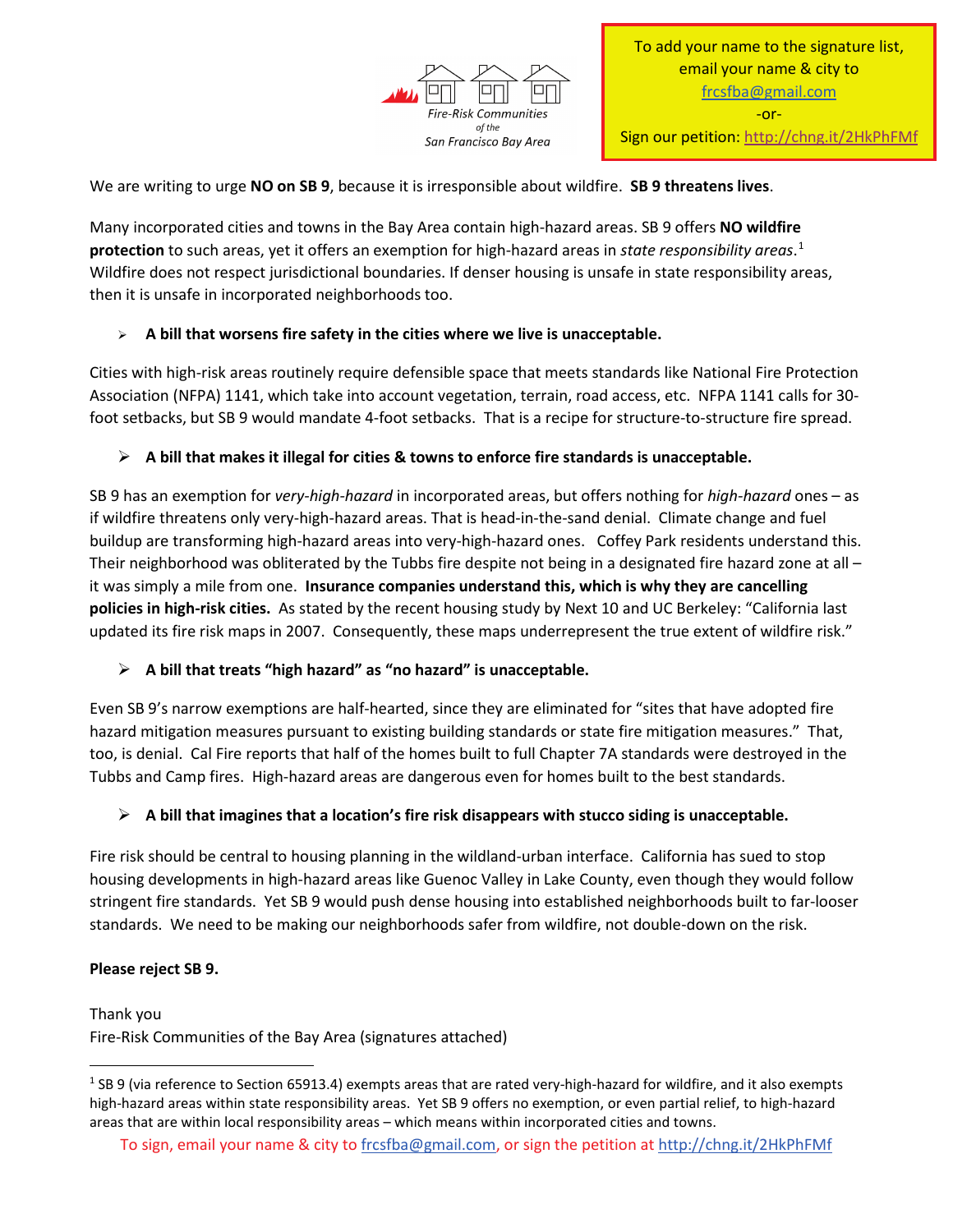

| <b>Name</b>                            | Representing    |                                                                                                        |
|----------------------------------------|-----------------|--------------------------------------------------------------------------------------------------------|
| Carla Woodworth                        | Berkeley        | Council Member, emeritus                                                                               |
| Lisa Bruce                             | Berkeley        | President, Berkeley Together                                                                           |
| Joan E. Sarnat and David A.<br>Hoffman | Berkeley        |                                                                                                        |
| Alyse Ritvo                            | Berkeley        |                                                                                                        |
| David Ritvo                            | Berkeley        |                                                                                                        |
| Margaretta K. Mitchell                 | Berkeley        |                                                                                                        |
| Phyllis Ritvo                          | Berkeley        |                                                                                                        |
| <b>Richard and Penelope</b>            | Berkeley        |                                                                                                        |
| Ehrenberger                            |                 |                                                                                                        |
| <b>Susie Medak</b>                     | Berkeley        |                                                                                                        |
| <b>Brooke Ezzat</b>                    | Cupertino       |                                                                                                        |
| Caryl Gorska                           | Cupertino       |                                                                                                        |
| Danessa Techmanski                     | Cupertino       |                                                                                                        |
| Govind Tatachari                       | Cupertino       |                                                                                                        |
| Joan Lawler Chin                       | Cupertino       |                                                                                                        |
| Liana Crabtree                         | Cupertino       |                                                                                                        |
| Pamela Hershey                         | Cupertino       |                                                                                                        |
| Peggy Griffin                          | Cupertino       |                                                                                                        |
| Sue Moore                              | Cupertino       |                                                                                                        |
| Sue Duncan                             | El Cerrito      | Signing for Make El Cerrito Fire Safe, founded 2018.                                                   |
| <b>Andrew Turner</b>                   | El Granada      |                                                                                                        |
| <b>Brian Overfelt</b>                  | El Granada      |                                                                                                        |
| Valeria and Mark Smetana               | Hayward         |                                                                                                        |
| Elizabeth & Buck Worthing              | Lafayette       |                                                                                                        |
| Janice Carr                            | Los Altos       | Fire Commissioner, LAHCFD, emeritus.                                                                   |
| Dorothy (Duffy) Price                  | Los Altos Hills | Fire Commissioner, LAHCFD, emeritus                                                                    |
| <b>Jitze Couperus</b>                  | Los Altos Hills | Fire Commissioner, LAHCFD, emeritus                                                                    |
| Michelle Wu                            | Los Altos Hills | Fire Commissioner, LAHCFD, emeritus; Mayor, emeritus                                                   |
| Sid Hubbard                            | Los Altos Hills | Fire Commissioner, LAHCFD, emeritus; Mayor, emeritus                                                   |
| George Tyson                           | Los Altos Hills | Fire Commissioner, LAHCFD; Vice-Mayor, LAH. (Signing as an<br>individual, not for those organizations) |
| Kavita Tankha                          | Los Altos Hills | Mayor                                                                                                  |
| John Harpootlian                       | Los Altos Hills | Mayor, emeritus                                                                                        |
| April Anair                            | Los Altos Hills |                                                                                                        |
| <b>Bridget Morgan</b>                  | Los Altos Hills |                                                                                                        |
| Cameron and Brent Bilger               | Los Altos Hills |                                                                                                        |
| Doni Hubbard                           | Los Altos Hills |                                                                                                        |
| Dr. Nicholas Dunckel                   | Los Altos Hills |                                                                                                        |

To sign, email your name & city to [frcsfba@gmail.com,](mailto:frcsfba@gmail.com) or sign the petition at<http://chng.it/2HkPhFMf>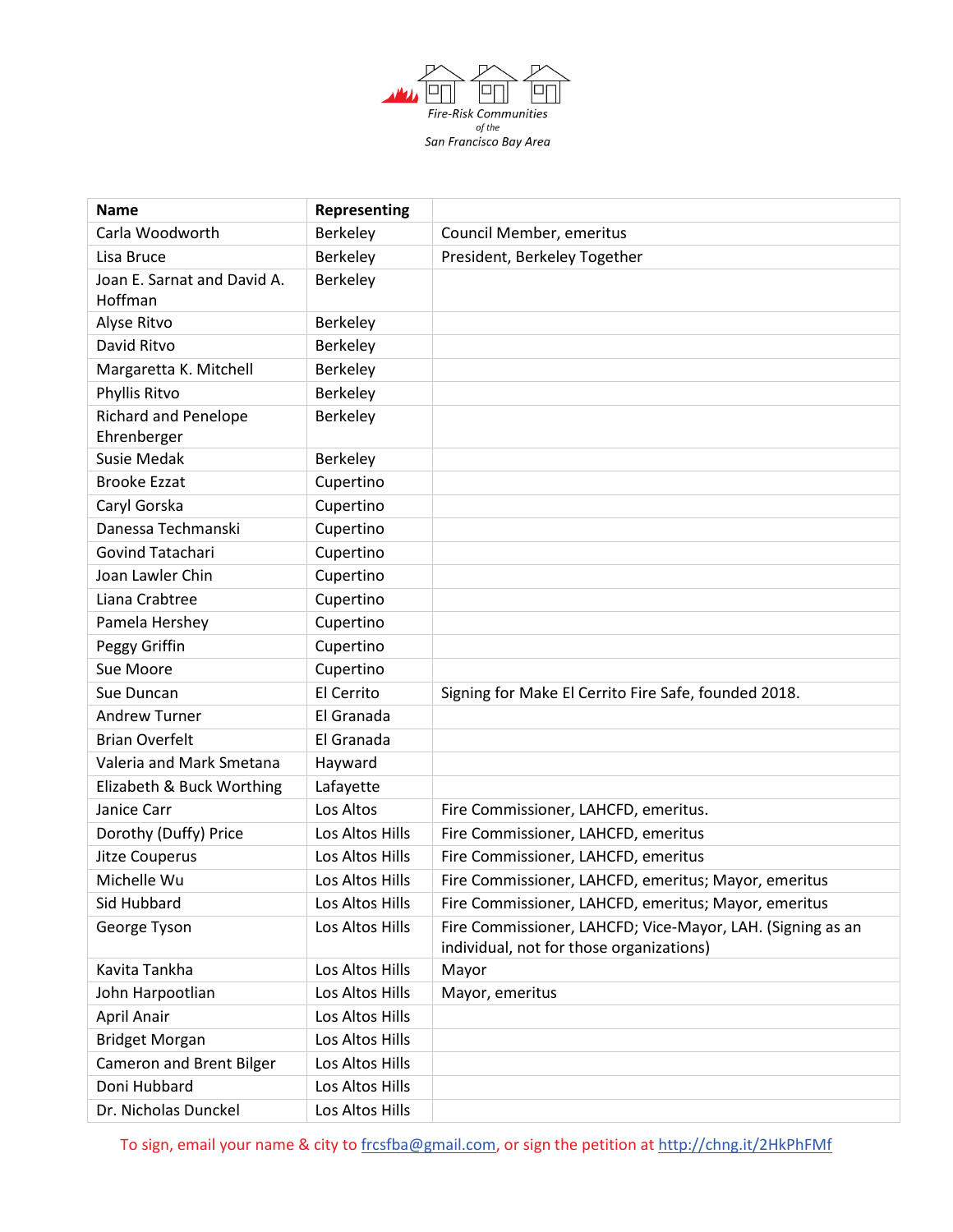

| <b>Name</b>               | Representing    |                                                            |
|---------------------------|-----------------|------------------------------------------------------------|
| Eleanor Caughlan          | Los Altos Hills |                                                            |
| <b>Fred Fisher</b>        | Los Altos Hills |                                                            |
| Gene C. Woempner          | Los Altos Hills |                                                            |
| Jeannette and Pete Foley  | Los Altos Hills |                                                            |
| Jocelyn Blum              | Los Altos Hills |                                                            |
| Leslie and Wolfgang Stuwe | Los Altos Hills |                                                            |
| Marjorie and Thomas Green | Los Altos Hills |                                                            |
| Mary Kathleen Woempner    | Los Altos Hills |                                                            |
| <b>Neal Mielke</b>        | Los Altos Hills |                                                            |
| Nicholas Dunckel          | Los Altos Hills |                                                            |
| Rhoda and Paul Meade      | Los Altos Hills |                                                            |
| Sue Welch                 | Los Altos Hills |                                                            |
| Murray Woods              | Los Gatos       |                                                            |
| Sylvia Spirakis-Woods     | Los Gatos       |                                                            |
| <b>Gary Waldeck</b>       | Menlo Park      | Fire Commissioner, LAHCFD, emeritus; Mayor (LAH), emeritus |
| Amy Dunning               | Oakland         |                                                            |
| Caroline Krewson          | Oakland         |                                                            |
| Jane Burka                | Oakland         |                                                            |
| Virginia Sanseau          | Oakland         |                                                            |
| <b>Stan Weisner</b>       | Piedmont        | President, Piedmont Pines Neighborhood Association         |
| Karl Kardel               | Piedmont        |                                                            |
| Jan Soderstrom            | Pleasanton      |                                                            |
| Michael Moone             | Pleasanton      |                                                            |
| Amelia A Meffert          | Portola Valley  |                                                            |
| Andrea Koontz             | Portola Valley  |                                                            |
| Andrew Thompson           | Portola Valley  |                                                            |
| Andy Hutchinson           | Portola Valley  |                                                            |
| <b>Bill Unger</b>         | Portola Valley  |                                                            |
| Carol and Robert Younge   | Portola Valley  |                                                            |
| <b>Charles Corley</b>     | Portola Valley  |                                                            |
| Dale Pfau                 | Portola Valley  |                                                            |
| Daniel Alegria            | Portola Valley  |                                                            |
| Danna Breen               | Portola Valley  |                                                            |
| Earl Ratcliff Jr.         | Portola Valley  |                                                            |
| <b>Edith Collin</b>       | Portola Valley  |                                                            |
| Geraldine Welch           | Portola Valley  |                                                            |
| Jessica Reynolds          | Portola Valley  |                                                            |
| Joan Scott                | Portola Valley  |                                                            |
| John Thompson             | Portola Valley  |                                                            |

To sign, email your name & city to [frcsfba@gmail.com,](mailto:frcsfba@gmail.com) or sign the petition at<http://chng.it/2HkPhFMf>